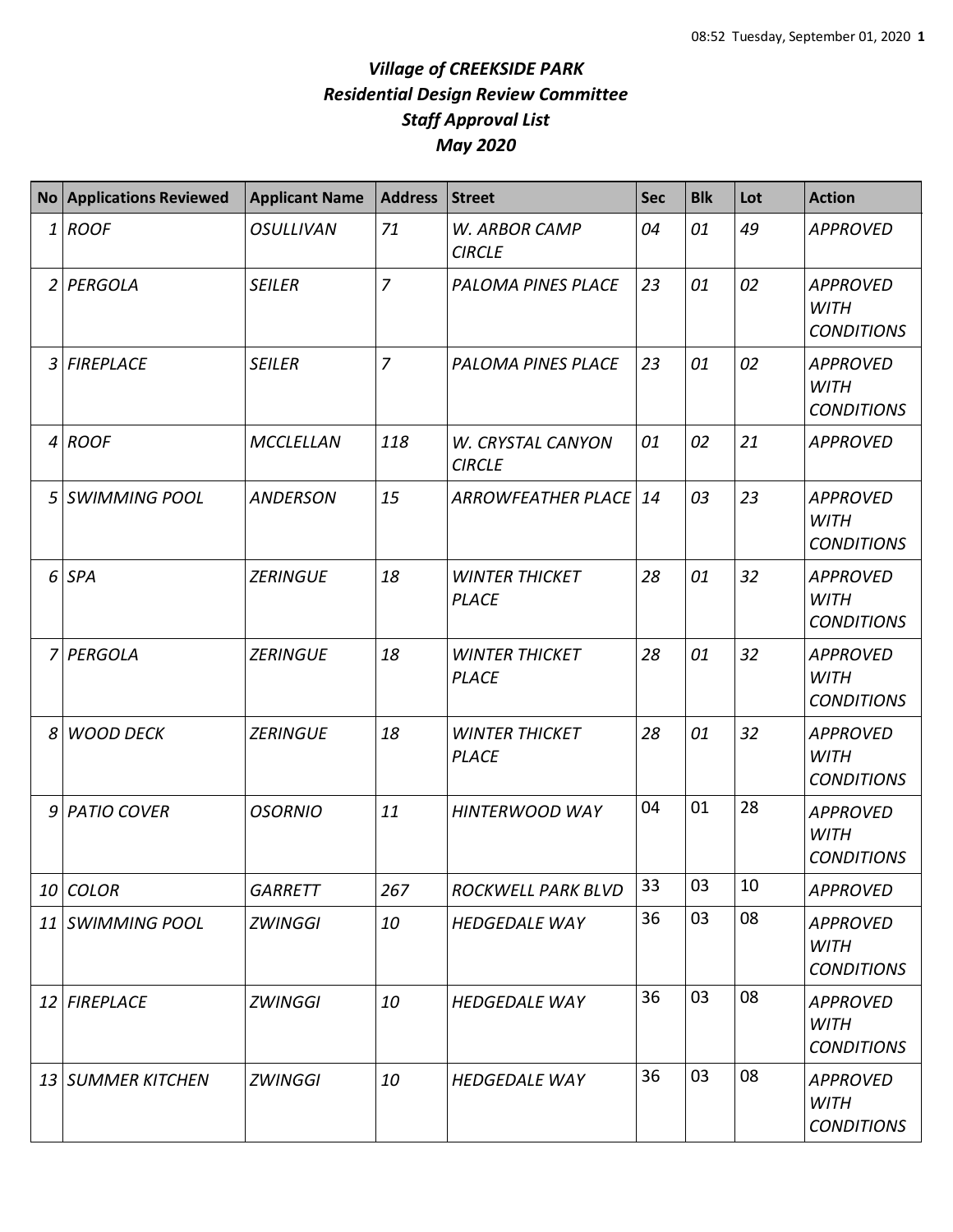| <b>No</b> | <b>Applications Reviewed</b> | <b>Applicant Name</b>    | <b>Address</b> | <b>Street</b>                          | <b>Sec</b> | <b>Blk</b> | Lot | <b>Action</b>                                       |
|-----------|------------------------------|--------------------------|----------------|----------------------------------------|------------|------------|-----|-----------------------------------------------------|
| 14        | <b>ONDIEKI</b>               | PLAY<br><b>STRUCTURE</b> | 66             | <b>BOTANICAL VISTA</b><br><b>DRIVE</b> | 32         | 01         | 12  | <b>APPROVED</b><br><b>WITH</b><br><b>CONDITIONS</b> |
| 15        | <b>TREE REMOVAL</b>          | <b>HEATHER</b>           | $\overline{7}$ | <b>WELSTON TERRACE</b><br><b>DRIVE</b> | 34         | 02         | 01  | <b>APPROVED</b><br><b>WITH</b><br><b>CONDITIONS</b> |
| 16        | <b>GENERATOR</b>             | <b>HEIL</b>              | 99             | S. GREENPRINT CIRCLE                   | 07         | 03         | 01  | <b>APPROVED</b><br><b>WITH</b><br><b>CONDITIONS</b> |
|           | 17 FIREPIT                   | <b>SCHUPP</b>            | 27             | <b>RICEGRASS PLACE</b>                 | 10         | 01         | 25  | <b>APPROVED</b><br><b>WITH</b><br><b>CONDITIONS</b> |
| 18        | <b>FENCE STAIN</b>           | <b>DUGAN</b>             | 27             | <b>WINTER THICKET</b><br><b>PLACE</b>  | 28         | 01         | 21  | <b>APPROVED</b>                                     |
| 19        | <b>ROOF</b>                  | <b>SHORMANN</b>          | 78             | E. CRYSTAL CANYON<br><b>CIRCLE</b>     | 01         | 02         | 13  | <b>APPROVED</b>                                     |
| 20        | PERGOLA                      | <b>KEENEY</b>            | $\overline{z}$ | <b>SPRING BASKET TRAIL</b>             | 07         | 01         | 32  | <b>APPROVED</b><br><b>WITH</b><br><b>CONDITIONS</b> |
| 21        | <b>PUTTING GREEN</b>         | <b>AREVALO</b>           | 47             | <b>BUTTERNUT GROVE</b><br><b>PLACE</b> | 04         | 01         | 21  | <b>APPROVED</b><br><b>WITH</b><br><b>CONDITIONS</b> |
| 22        | <b>GENERATOR</b>             | <b>GAITHER</b>           | 10             | <b>ROSY FINCH PLACE</b>                | 11         | 04         | 09  | <b>APPROVED</b><br><b>WITH</b><br><b>CONDITIONS</b> |
| 23 I      | <b>BASKETBALL GOAL</b>       | <b>GOVEA</b>             | 23             | <b>HOLLYFLOWER PLACE</b>               | 15         | 01         | 27  | <b>APPROVED</b>                                     |
|           | 24 FENCE STAIN               | <b>KOLBUCK</b>           | 10             | <b>PEBBLE POCKET COURT</b>             | 21         | 03         | 14  | <b>APPROVED</b>                                     |
|           | 25 FENCE STAIN               | <b>LINTON</b>            | 37             | <b>BOTANICAL VISTA</b><br><b>DRIVE</b> | 32         | 02         | 10  | <b>APPROVED</b>                                     |
| 26        | <b>SWIMMING POOL</b>         | <b>GRANHOLD</b>          | 11             | <b>JADEN OAKS PLACE</b>                | 24         | 01         | 16  | <b>APPROVED</b><br><b>WITH</b><br><b>CONDITIONS</b> |
| 27        | <b>FIRE PIT</b>              | <b>GRANHOLD</b>          | 11             | <b>JADEN OAKS PLACE</b>                | 24         | 01         | 16  | <b>APPROVED</b><br><b>WITH</b><br><b>CONDITIONS</b> |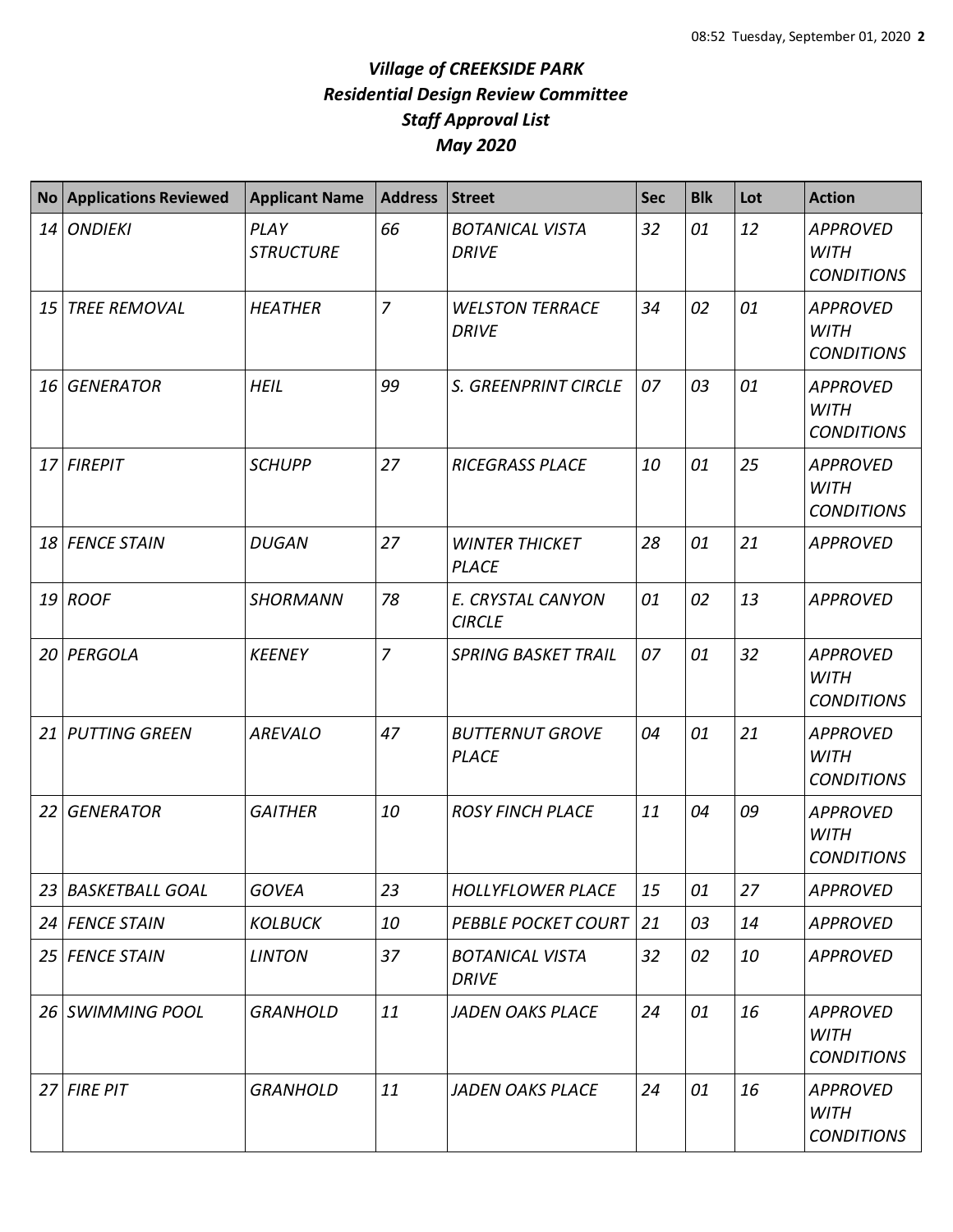| <b>No</b>       | <b>Applications Reviewed</b> | <b>Applicant Name</b> | <b>Address</b> | <b>Street</b>                           | <b>Sec</b> | <b>Blk</b> | Lot | <b>Action</b>                                       |
|-----------------|------------------------------|-----------------------|----------------|-----------------------------------------|------------|------------|-----|-----------------------------------------------------|
| 28              | <b>TREE REMOVAL</b>          | <b>ANDRESS</b>        | 131            | <b>E. JAGGED RIDGE</b><br><b>CIRCLE</b> | 14         | 05         | 25  | <b>APPROVED</b>                                     |
| 29              | <b>SWIMMING POOL</b>         | <b>NUCKOLLS</b>       | 27             | <b>GRACENOTE PLACE</b>                  | 30         | 01         | 07  | <b>APPROVED</b><br><b>WITH</b><br><b>CONDITIONS</b> |
| 30 <sup>1</sup> | <b>PATIO COVER</b>           | <b>NUCKOLLS</b>       | 27             | <b>GRACENOTE PLACE</b>                  | 30         | 01         | 07  | <b>APPROVED</b><br><b>WITH</b><br><b>CONDITIONS</b> |
| 31              | <b>FIREPLACE</b>             | <b>NUCKOLLS</b>       | 27             | <b>GRACENOTE PLACE</b>                  | 30         | 01         | 07  | <b>APPROVED</b><br><b>WITH</b><br><b>CONDITIONS</b> |
| 32              | <b>SUMMER KITCHEN</b>        | <b>NUCKOLLS</b>       | 27             | <b>GRACENOTE PLACE</b>                  | 30         | 01         | 07  | <b>APPROVED</b><br><b>WITH</b><br><b>CONDITIONS</b> |
| 33              | <b>TREE REMOVAL</b>          | <b>VANDERLOO</b>      | 98             | <b>KENDRICK PINES BLVD</b>              | 35         | 01         | 06  | <b>APPROVED</b><br><b>WITH</b><br><b>CONDITIONS</b> |
| 34              | <b>COLOR CHANGE</b>          | <b>PHILLIPS</b>       | 50             | <b>KENDRICK PINES BLVD</b>              | 33         | 03         | 03  | <b>APPROVED</b>                                     |
| 35              | <b>FENCE</b>                 | <b>MAUND</b>          | 219            | ROCKWELL PARK BLVD                      | 33         | 08         | 10  | <b>APPROVED</b><br><b>WITH</b><br><b>CONDITIONS</b> |
| 36              | <b>GENERATOR</b>             | <b>IZVEKOV</b>        | 42             | <b>JASPERS PLACE</b>                    | 27         | 01         | 14  | <b>APPROVED</b><br><b>WITH</b><br><b>CONDITIONS</b> |
| 37              | <b>TRAMPOLINE</b>            | <b>OTTERSTROM</b>     | 80             | <b>BLUE NORTHER DRIVE</b>               | 35         | 02         | 07  | <b>APPROVED</b><br><b>WITH</b><br><b>CONDITIONS</b> |
| 38              | PERGOLA                      | <b>PAYNE</b>          | 30             | <b>SAGAMORE RIDGE</b><br><b>PLACE</b>   | 14         | 01         | 13  | <b>APPROVED</b><br><b>WITH</b><br><b>CONDITIONS</b> |
| 39              | PAVING                       | <b>PAYNE</b>          | 30             | <b>SAGAMORE RIDGE</b><br><b>PLACE</b>   | 14         | 01         | 13  | <b>APPROVED</b><br><b>WITH</b><br><b>CONDITIONS</b> |
|                 | $40$ ROOF                    | <b>WILLIAMS</b>       | 110            | E. CRYSTAL CANYON<br><b>CIRCLE</b>      | 01         | 02         | 20  | <b>APPROVED</b>                                     |
|                 | 41   PAVING                  | <b>GREGORY</b>        | 90             | <b>HAMLIN LAKE DRIVE</b>                | 09         | 01         | 65  | <b>APPROVED</b>                                     |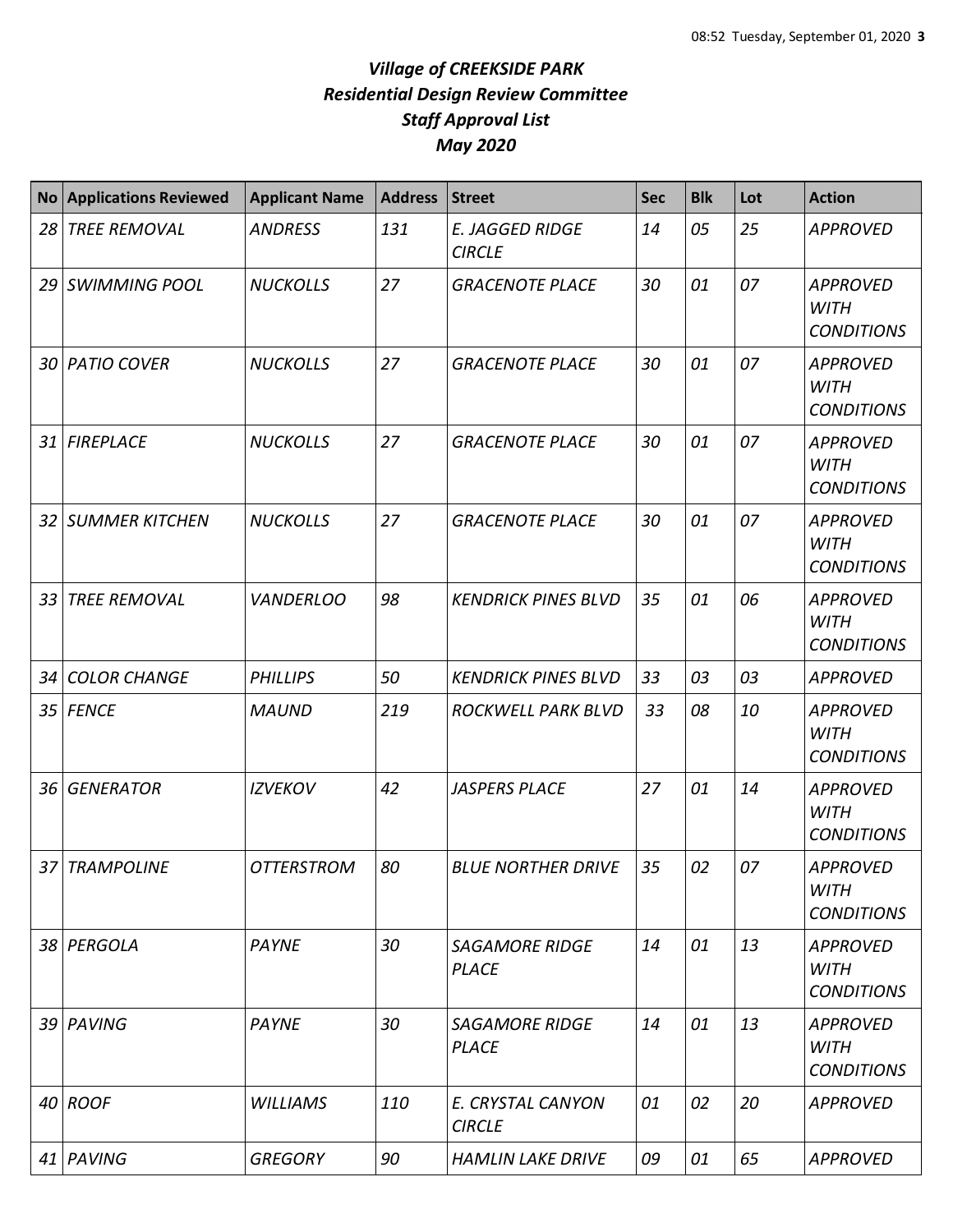|    | <b>No Applications Reviewed</b> | <b>Applicant Name</b> | <b>Address</b> | Street                                | <b>Sec</b> | <b>Blk</b> | Lot | <b>Action</b>                                       |
|----|---------------------------------|-----------------------|----------------|---------------------------------------|------------|------------|-----|-----------------------------------------------------|
| 42 | PLAY STRUCTURE                  | <b>MIXON</b>          | 106            | E. CANYON WREN<br><b>CIRCLE</b>       | 13         | 02         | 24  | <b>APPROVED</b><br><b>WITH</b><br><b>CONDITIONS</b> |
|    | 43 FENCE                        | <b>ONEAL</b>          | 15             | <b>PIONEER CANYON</b><br><b>PLACE</b> | 22         | 01         | 04  | <b>APPROVED</b><br><b>WITH</b><br><b>CONDITIONS</b> |
|    | 44 ROOF                         | <b>OBRYAN</b>         | 59             | E. CRYSTAL CANYON<br><b>CIRCLE</b>    | 01         | 01         | 48  | <b>APPROVED</b>                                     |
|    | 45 SWIMMING POOL                | <b>BULL</b>           | 150            | S. ARROW CANYON<br><b>CIRCLE</b>      | 03         | 01         | 17  | <b>APPROVED</b><br><b>WITH</b><br><b>CONDITIONS</b> |
| 46 | <b>FIRE PIT</b>                 | <b>BULL</b>           | 150            | S. ARROW CANYON<br><b>CIRCLE</b>      | 03         | 01         | 17  | <b>APPROVED</b><br><b>WITH</b><br><b>CONDITIONS</b> |
| 47 | <b>GENERATOR</b>                | <b>ODOM</b>           | 162            | PINTO POINT PLACE                     | 12         | 01         | 79  | <b>APPROVED</b><br><b>WITH</b><br><b>CONDITIONS</b> |
| 48 | <b>SWIMMING POOL</b>            | <b>DEKLAVS</b>        | $\overline{7}$ | <b>WOODOROUGH WAY</b>                 | 34         | 03         | 02  | <b>APPROVED</b><br><b>WITH</b><br><b>CONDITIONS</b> |
| 49 | <b>ROOF</b>                     | <b>RAMSEY</b>         | $\overline{2}$ | <b>CHIPPEWA TRAIL</b>                 | 03         | 04         | 23  | <b>APPROVED</b>                                     |
| 50 | <i><b>SWIMMING POOL</b></i>     | <b>RUIZ</b>           | 24             | <b>WATERBRIDGE DRIVE</b>              | 29         | 01         | 31  | <b>APPROVED</b><br><b>WITH</b><br><b>CONDITIONS</b> |
|    | 51 PATIO COVER                  | <b>RUIZ</b>           | 24             | <b>WATERBRIDGE DRIVE</b>              | 29         | 01         | 31  | <b>APPROVED</b><br>WITH<br><b>CONDITIONS</b>        |
|    | 52 SUMMER KITCHEN               | <b>RUIZ</b>           | 24             | <b>WATERBRIDGE DRIVE</b>              | 29         | 01         | 31  | <b>APPROVED</b><br><b>WITH</b><br><b>CONDITIONS</b> |
| 53 | <b>COLOR</b>                    | <b>LESNIEWSKI</b>     | 226            | <b>ROCKWELL PARK BLVD</b>             | 33         | 10         | 11  | APPROVED                                            |
|    | 54 GENERATOR                    | <b>RILEY</b>          | 147            | W. VALERA RIDGE<br><b>PLACE</b>       | 31         | 01         | 16  | <b>APPROVED</b><br><b>WITH</b><br><b>CONDITIONS</b> |
|    | 55   SWIMMING POOL              | <b>SKAER</b>          | 79             | <b>FINN CORNER WAY</b>                | 36         | 02         | 08  | <b>APPROVED</b><br><b>WITH</b><br><b>CONDITIONS</b> |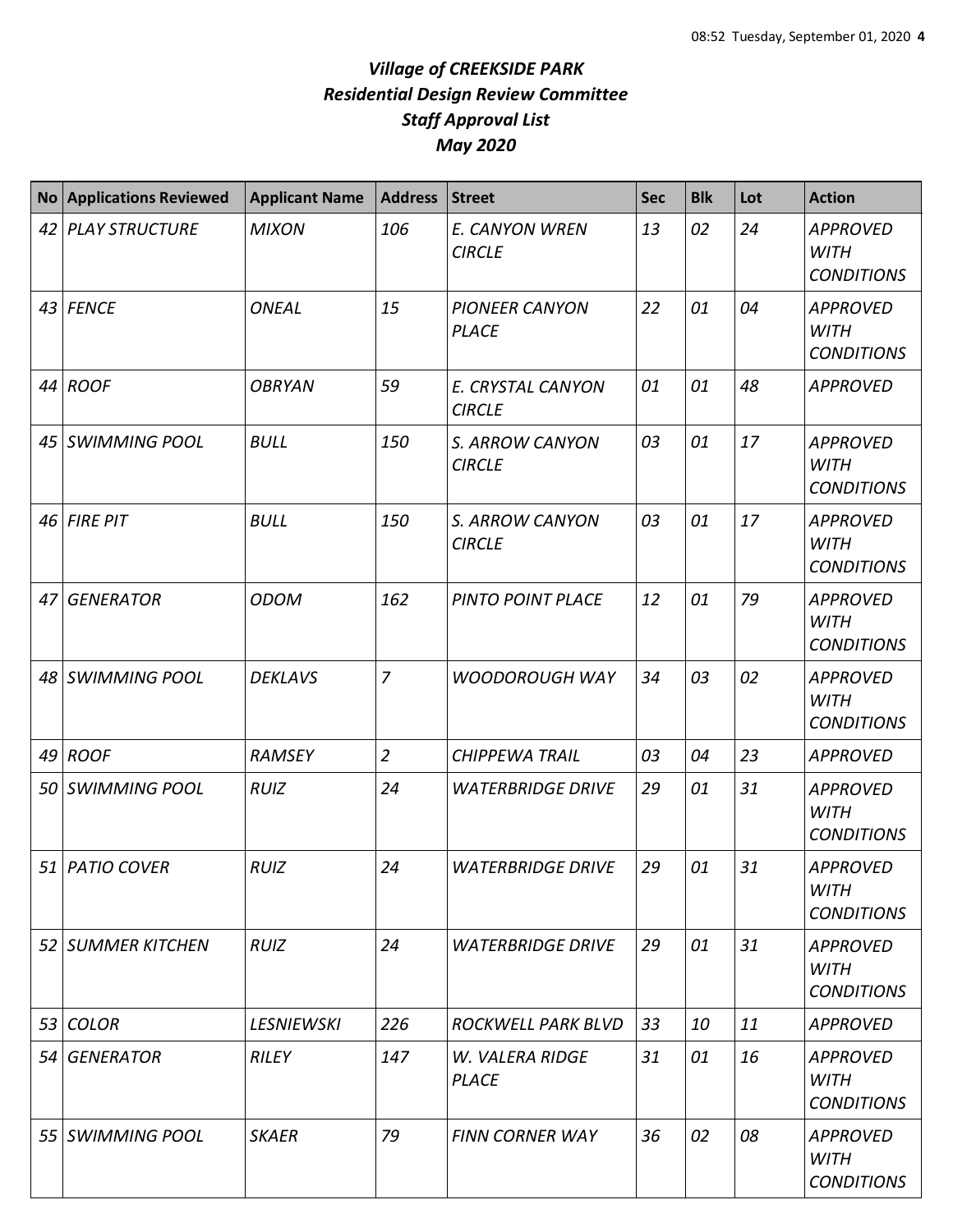|      | No Applications Reviewed | <b>Applicant Name</b>          | <b>Address</b> | <b>Street</b>                        | <b>Sec</b> | <b>Blk</b> | Lot | <b>Action</b>                                       |
|------|--------------------------|--------------------------------|----------------|--------------------------------------|------------|------------|-----|-----------------------------------------------------|
|      | 56 SWIMMING POOL         | <b>LOPEZ</b>                   | 22             | THUNDERCLOUD PLACE   29              |            | 02         | 23  | <b>APPROVED</b><br><b>WITH</b><br><b>CONDITIONS</b> |
|      | 57 SUMMER KITCHEN        | LOPEZ                          | 22             | THUNDERCLOUD PLACE   29              |            | 02         | 23  | <b>APPROVED</b><br><b>WITH</b><br><b>CONDITIONS</b> |
|      | 58 GENERATOR             | <b>GILBERT</b>                 | 31             | S. SAGE SPARROW<br><b>CIRCLE</b>     | 11         | 03         | 12  | <b>APPROVED</b><br><b>WITH</b><br><b>CONDITIONS</b> |
|      | 59 ROOF                  | <b>GROOVER</b>                 | $\overline{3}$ | <b>SLEEPING COLT PLACE</b>           | 04         | 01         | 26  | <b>APPROVED</b>                                     |
| 60 l | <b>TREE REMOVAL</b>      | <b>ESTRADA</b>                 | $\overline{7}$ | <b>MEADOW OWL PLACE</b>              | 27         | 02         | 18  | <b>APPROVED</b><br><b>WITH</b><br><b>CONDITIONS</b> |
|      | 61 SUMMER KITCHEN        | <b>SALA</b><br><b>AVENDANO</b> | 15             | <b>BIRCH CANOE DRIVE</b>             | 21         | 03         | 15  | <b>APPROVED</b><br><b>WITH</b><br><b>CONDITIONS</b> |
|      | 62 SWIMMING POOL         | <b>MERLO</b>                   | 11             | <b>LOG HOUSE COURT</b>               | 22         | 01         | 21  | <b>APPROVED</b><br><b>WITH</b><br><b>CONDITIONS</b> |
|      | 63 SWIMMING POOL         | <b>OTTERSTROM</b>              | 80             | <b>BLUE NORTHER DRIVE</b>            | 35         | 02         | 07  | <b>APPROVED</b><br><b>WITH</b><br><b>CONDITIONS</b> |
|      | 64 COLOR                 | <b>SKAER</b>                   | 79             | <b>FINN CORNER WAY</b>               | 36         | 02         | 08  | <b>APPROVED</b>                                     |
|      | 65   PATIO COVER         | <b>ENROTH</b>                  | 43             | PRAIRIE FALCON PLACE                 | 12         | 01         | 22  | <b>APPROVED</b><br><b>WITH</b><br><b>CONDITIONS</b> |
|      | 66 ROOF                  | <b>MURDOCK</b>                 | 15             | <b>PICTURE ROCK PLACE</b>            | 14         | 02         | 17  | <b>APPROVED</b>                                     |
|      | 67 PLAY STRUCTURE        | <b>LORD</b>                    | 93             | <b>CEDAR HAMMOCK</b><br><b>TRAIL</b> | 37         | 01         | 21  | <b>APPROVED</b><br><b>WITH</b><br><b>CONDITIONS</b> |
|      | 68 TRELLIS               | <b>SEILER</b>                  | $\overline{z}$ | <b>PALOMA PINES PLACE</b>            | 23         | 01         | 02  | <b>APPROVED</b>                                     |
|      | 69 FENCE                 | <b>CASH</b>                    | 30             | <b>FRAISER FIR PLACE</b>             | 05         | 01         | 18  | <b>APPROVED</b><br><b>WITH</b><br><b>CONDITIONS</b> |